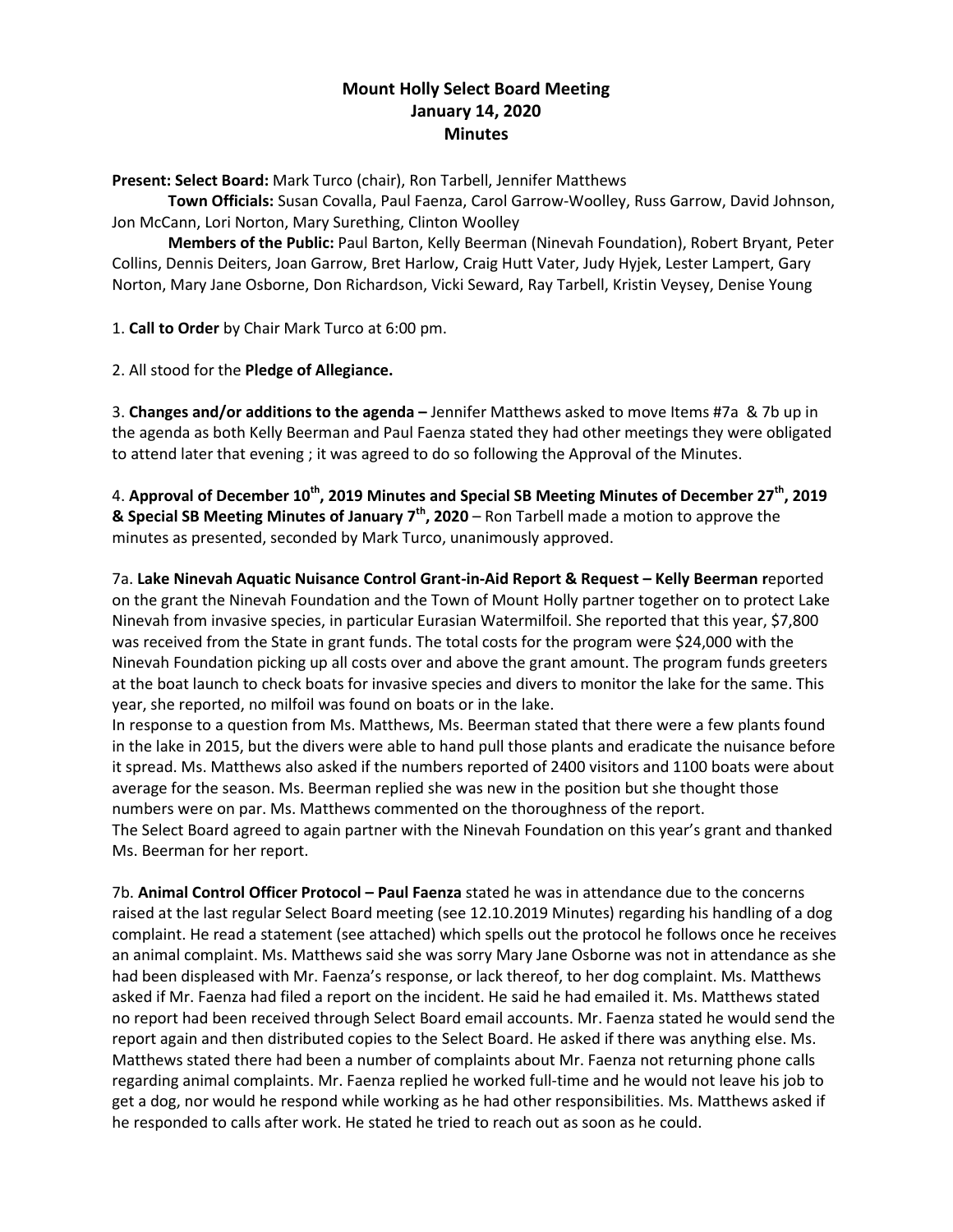#### 5. **Reports**

#### a. **Highways & Transfer Station – Clinton Woolley**

i) **Update –** Mr. Woolley reported that another 450-pound barrel of food scraps had been collected. At \$.40 per pound, food scrap collection is growing costly. He also reported that there is no market for many of the recyclables, and because of that, there may be charges coming for zero-sort collection.

He noted that FEMA should soon finalize the Town's grant submission for costs associated with last April's flooding.

ii) **20-Ton Eager Beaver Trailer Purchase** –Mr. Woolley reported that Bob Beardmore was selling his trailer for \$12,000 and Mr. Beardmore asked if the Town would be interested in purchasing it. Mr. Woolley noted it was harder and harder to borrow a trailer. In response to a question from Ms. Matthews, he stated a new trailer costs around \$23,000. Ron Tarbell stated he thought it best to borrow a trailer, especially as the trailer would sit for 11 months of the year. Without a trailer, Mr. Woolley stated he would have to hire the work out at a cost of \$7,000 a year. Ms. Matthews asked if there were funds available to purchase the trailer. Treasurer David Johnson responded the next vehicle to be replaced was the one-ton truck and there were funds to cover that purchase plus the trailer purchase without depleting the funds. Ray Tarbell asked how much it would cost to rent a trailer. He also expressed concern about the brakes freezing up after the trailer sits for extended periods of time. Ms. Matthews asked what the rental costs would be for a similar trailer. Mark Turco recommended tabling the item until rental costs were known and other options for borrowing a trailer were explored.

iii) **Structure & Road Paving Grant** – Mr. Woolley stated he was working on gathering the figures needed for the grant.

iv) **Highway Mileage Certificate – Review & Sign –** Ron Tarbell asked if there any changes to the highway mileage in town. Mr. Woolley replied there were none. Select Board members signed the certification.

### b. **Treasurer – David Johnson**

i) **Monthly Income & Expense Report** – Mr. Johnson noted the following items: more than onehalf of the delinquent taxes have now been collected; Solid Waste Revenue continues over budget; Solid Waste Expenses show more being spent on the zero-sort disposal, especially with so little revenue coming in for recyclables; the Vehicle Repair & Maintenance expenses continue under budget to date.

ii) **VT Division of Property Valuation & Review –** Mr. Johnson reported that the State had completed its equalization study. The Common Level of Appraisal (CLA) for the Town is now 107.28% and the Coefficient of Dispersion (COD) is 17.42%, so no immediate reappraisal is necessary. Nonetheless, the time for a reappraisal is growing closer.

c. **Mount Holly Volunteer Rescue Squad (MHVRS) – Kristin Veysey** reported on the SIREN report received from the State for MHVRS EMS calls in Mount Holly, Belmont and East Wallingford from January first through December  $31<sup>st</sup>$ , 2019. The report shows a total of 163 calls: 140 are 911 response calls with MHVRS responding to 102 of those calls. Ms. Veysey stated she was now tracking all calls on a fiscal year basis. From July first to today, she reported that the MHVRS response rate is at 80%. Mark Turco stated he had spoken with Scott Murphy, Ludlow Municipal Manger. Mr. Murphy provided the following Ludlow Ambulance Service (LAS) numbers: for the period from January first to December 10<sup>th</sup>, 2019, LAS responded to three calls in Belmont and 15 calls in Mount Holly; and, from July first 2018 to June 30<sup>th</sup> 2019, LAS responded to five calls in Belmont and 29 calls in Mount Holly. In response to Mr. Turco's question about the proposed \$500 fee for LAS to respond to Mount Holly calls, Mr. Murphy explained that was the amount Springfield charged Ludlow when Ludlow was unable to answer a call. This \$500 fee is the same fee LAS charges Chester for calls. There is no fee for Cavendish and Proctorsville as they are part of the LAS coverage area.

Ms. Veysey reported she had spoken with Rutland Regional Ambulance Service and they are willing to be in position #1 if MHVRS is unable to respond to a call. Ms. Matthews asked, just to be clear, if the Town said no to LAS due to the \$500 fee, Regional would respond to those calls. Ms. Veysey said yes,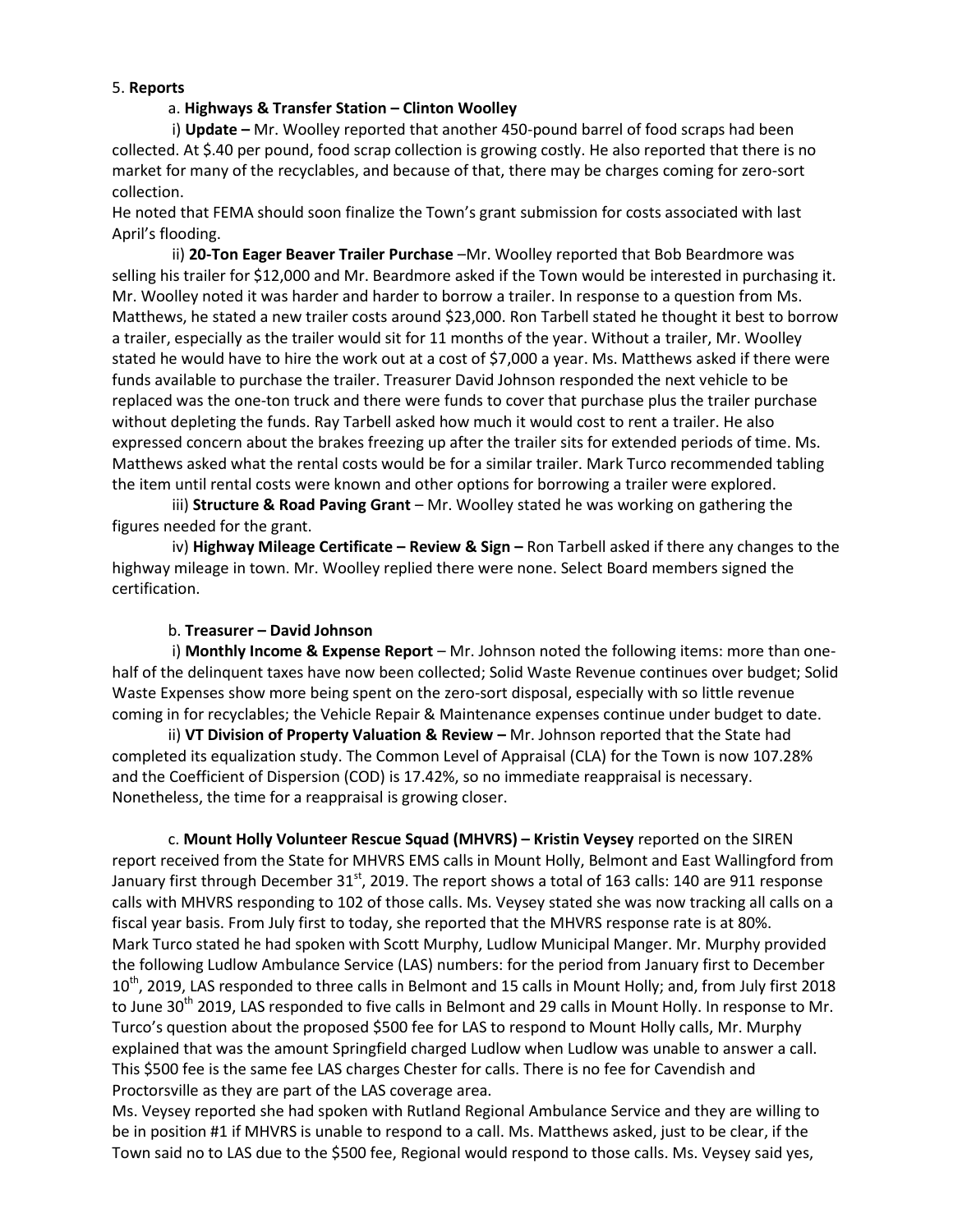they will be in position #1 for the whole area. Mr. Turco said the Board did not want townsfolks to be in jeopardy due to a lack of service. Ms. Veysey will report to the Select Board again in April, and thereafter on a quarterly basis. *(Note: Contact MHVRS if you are interested in volunteering.)*

# 6. **Ongoing & Old Business**

**a. Mount Holly School Request – Craig Hutt Vater** thanked the Select Board for the additional time to review the school's request. He said that based on the concerns voiced at the last meeting about mixing the general populace with students, he had revised the previous proposal so as to keep the Mount Holly School bus. He stated that it costs about \$7,500 to convert a bus, so Ludlow will keep their busses on the town side with no conversion costs; Mount Holly will keep its school bus with no conversion costs. He also explained that Ludlow had never pursued any state transportation aid, but they plan to do so this year. At this point, the school transportation request is for \$15,000 from each town for one year, no slippery slope with all out in the open. He noted the school district has done its due diligence with the budget and actually just made additional cuts, cutting the Roost building completely and cutting the Superintendent to 80%.

Ms. Matthews asked if Ludlow had agreed to put the \$15,000 figure in the municipal budget. Mr. Hutt Vater replied they would, if Mount Holly did.

Peter Collins asked if the proposal was to keep the status quo as far as the busses were concerned, just with \$15,000 being added to each town's budget for one year to fund them. Mr. Hutt Vater replied that was correct with Ludlow pursuing state transportation aid. He again pointed out if the \$30,000 total for both towns (\$15,000 from Ludlow and \$15,000 from Mount Holly) is added into the school budget, because of the penalty, Mount Holly would be paying \$30,000 instead of the requested \$15,000 for school transportation.

Mr. Tarbell stated the school costs should be in the school budget, the town costs in the town budget. Mr. Turco agreed. He asked what the \$15,000 would cover. Mr. Hutt Vater responded that most of the transportation costs were in the school budget; the \$15,000 could be for the salary for the driver. Ray Tarbell asked how they knew they would be over the threshold. He stated that all school costs should be in the school budget. Mr. Turco again agreed.

There was additional discussion about Act 46, savings not realized, State government, the new unified school district like it or not, general funds, repayments and more. Mr. Collins stated he thought it was a bad idea to mix school and town costs; they should be kept separate. Mary Jane Osborne stated that the school was part of the town, part of the community.

Ron Tarbell made the motion to say no to incorporating school costs in to the town budget, they should go to the school. Mr. Turco seconded the motion, and both voted in favor of the motion. Ms. Matthews voted against the motion, stating she was concerned about the penalty and would rather pay \$15,000 for school transportation rather than \$30,000. She also said she considered the school to be a vital part of the community and that it keeps young families in town and draws other young families to town. She continued stating the school kept Mount Holly vibrant and her vote against the motion was a vote in support of the school. Mr. Hutt Vater thanked the Select Board for its consideration of the proposal.

b. **Finalize & Approve FY'21 Budget -** David Johnson noted that a couple more social service requests had come in. He stated that with the use of the current surplus funds, the amount to be raised by taxes (\$1,086,685) is the same amount as this year, no increase. Ron Tarbell made a motion to accept the budget as presented, Ms. Matthews seconded, unanimously agreed.

c. **Set Date to Sign Warning –** Last date for receipt of petitioned articles for Town Meeting is January 16<sup>th</sup>. First date that warning can be posted is January 23<sup>rd</sup>. It was agreed to meet on Tuesday, January  $21<sup>st</sup>$  at 4:00 pm to sign the Annual Town Meeting Warning.

d. **Public Utilities Commission Update re: Phone Back-Up Battery Power Issues –** Ms. Matthews reported that the PUC had issued its report on the issue of back-up batteries for phones in extended power outages. Ms. Matthews explained that the Town of Mount Holly had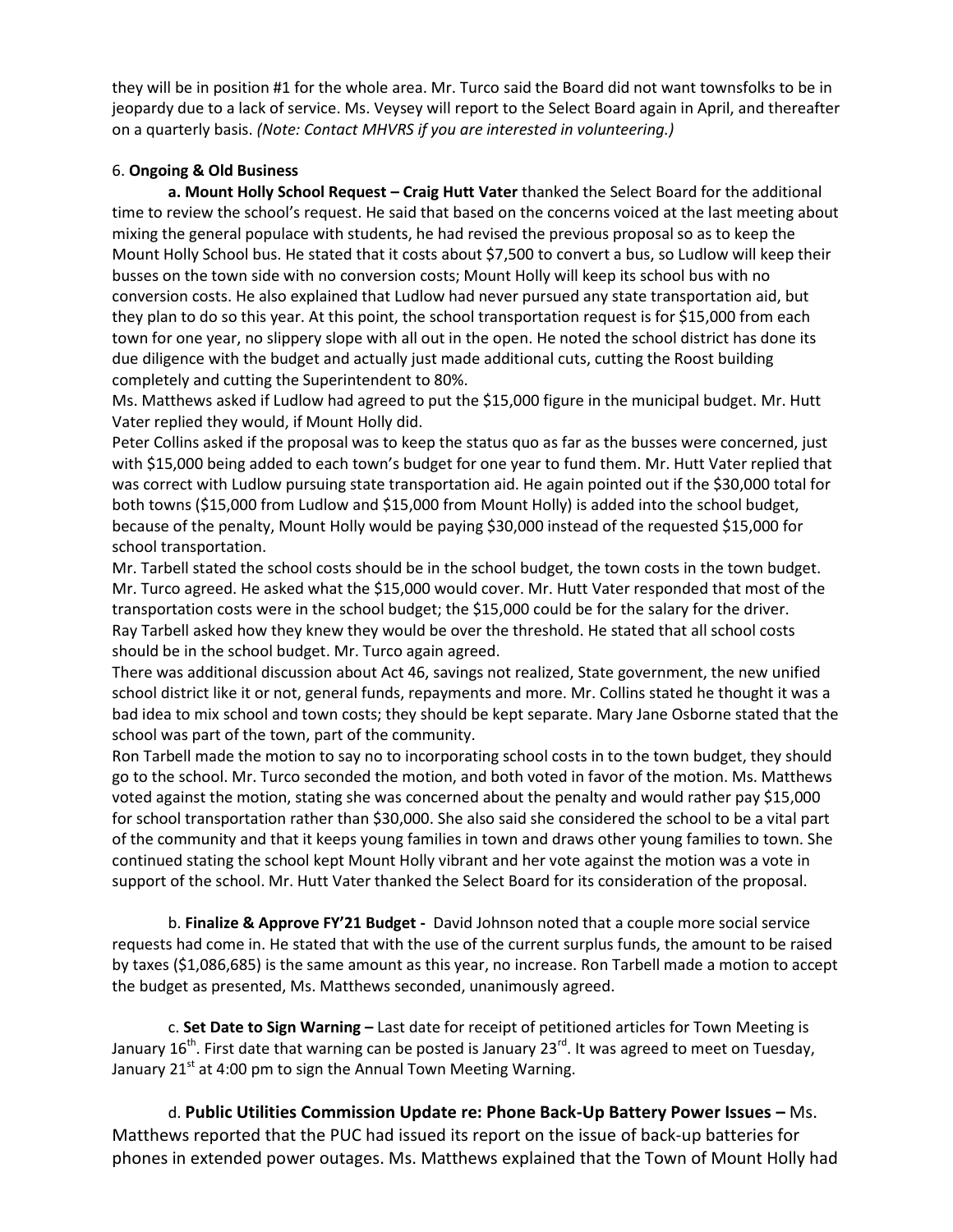asked that a detailed explanation about the batteries and their limited life be included with phone bills on a regular basis, a toll-free number be available to customers for technical questions and help with the batteries, and that the batteries be installed, monitored, tested, and replaced at the telecom providers' expense. During the workshops at the PUC, which Ms. Matthews attended, there were concerns expressed about the telecom providers' bottom line. Also, a suggestion was made that perhaps the power grid should be studied as prolonged power outages caused the need for phone back-up batteries. Ms. Matthews reported that this is the course of action the PUC decided upon: "to initiate an investigation into electrical power losses and their impact on telecommunications resiliency." Ms. Matthews considered that passing the buck. She also noted that in 2018 Charter Communications pulled in \$43.6 billion in revenue with \$1.2 billion in net income (profit) and Comcast brought in \$94.5 billion in revenue with \$11.7 billion in net income. She expressed her disappointment that the PUC seemed more concerned about these numbers than Vermonters' health and safety.

e. **Other** – Ms. Matthews noted the application for the proposed AT&T cell tower here in Mount Holly had been filed. The conditions for the tower set forth by the Select Board are incorporated throughout the application. The process continues.

#### 7. **New Business**

a. **Lake Ninevah Aquatic Nuisance Control Grant-in-Aid Report & Request – Kelly Beerman**  see above.

b. **Animal Control Officer Protocol (ACO) – Paul Faenza –** Ms. Matthews remarked that Mary Jane Osborne, who had brought the dog complaint and her concerns about the ACO to the Select Board in December, was now in attendance. She arrived too late to hear Mr. Faenza's report, but a copy of the protocol he read was made for her. She passed on to the Select Board the protocols from three towns in Vermont that could serve as an example for one for Mount Holly. Judy Hyjek asked for a recap of what Mr. Faenza had said. Mr. Turco replied that Mr. Faenza read his protocol, explained how he responds, noting that because he works, he responds to calls when he can after work. Eric Chatterjee from Okemo Valley TV said the full statement could be seen here: [http://okemovalley.tv/mount-holly-selectboard-](about:blank)[114](about:blank) Paul Barton asked if the protocol could be run in the *Chit Chat;* it will be attached to these minutes.

Lester Lampert asked about the contamination of the water at the school. Mr. Turco explained that the State did some testing and found PFAS contamination in the well. Mr. Lampert and Mr. Barton asked about the source of the contamination. Mr. Turco responded that the State was looking into that, perhaps it was from the floor wax or cleaning supplies at the school. There was additional discussion about possible sources. Ms. Matthews noted the State was working to pinpoint the source, looking at the fill, wood chips, and cleaning supplies at the school as well as fire-fighting foam. Ms. Matthews directed Mr. Lampert to the December  $27<sup>th</sup>$  minutes, which covered the presentation by Richard Spiese from the VT Department of Environmental Conservation. Mr. Spiese was again in town this past Monday, testing the wells for the town office, Fire and Rescue, and others in the area.

c. **Town Office Cleaning Bids** – Two bids were received and opened. One bid was for \$150 for the cleaning; the other for \$85. Ron Tarbell made a motion to go with the low bid from Lori & Tiffanie Norton, seconded by Ms. Matthews, passed unanimously.

d. **Retail Cannabis Survey** – Ms. Matthews noted that at the December Select Board meeting, VLCT's Gwynn Zakov gave a presentation on S.54, a bill which addresses the retail sale of marijuana. That legislation is now moving quickly with the VT Legislature back in session. At the December meeting, a survey of residents was discussed to gauge opinions on the sale and manufacture of retail marijuana in town. Ms. Matthews read through the questions she had developed for the survey.